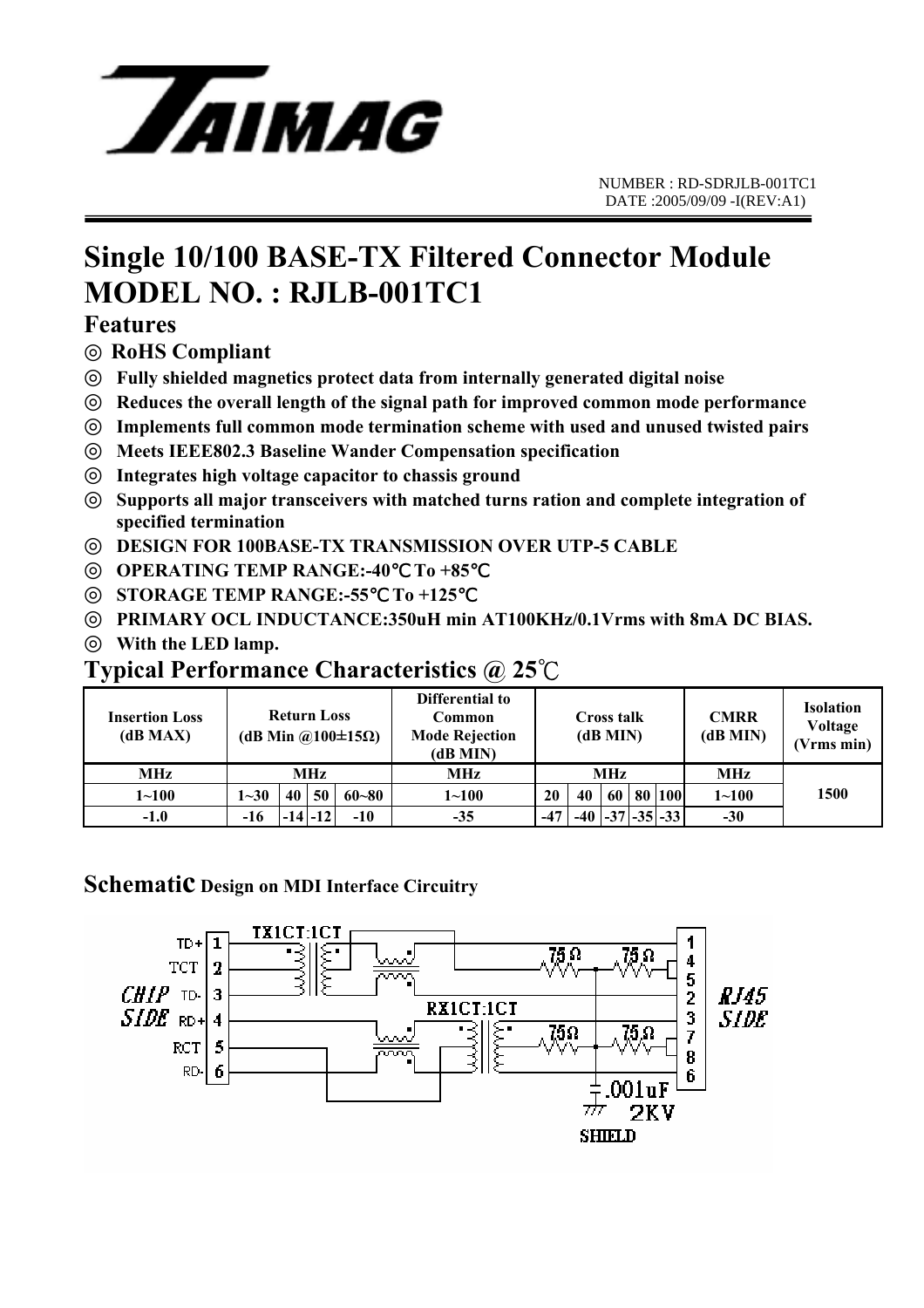

NUMBER : RD-SDRJLB-001TC1 DATE :2005/09/09 -I(REV:A1)

# **MODEL NO. : RJLB-001TC1**

**Dimension: mm** TOLERANCE **: ±0.15 (unless otherwise specified)** 



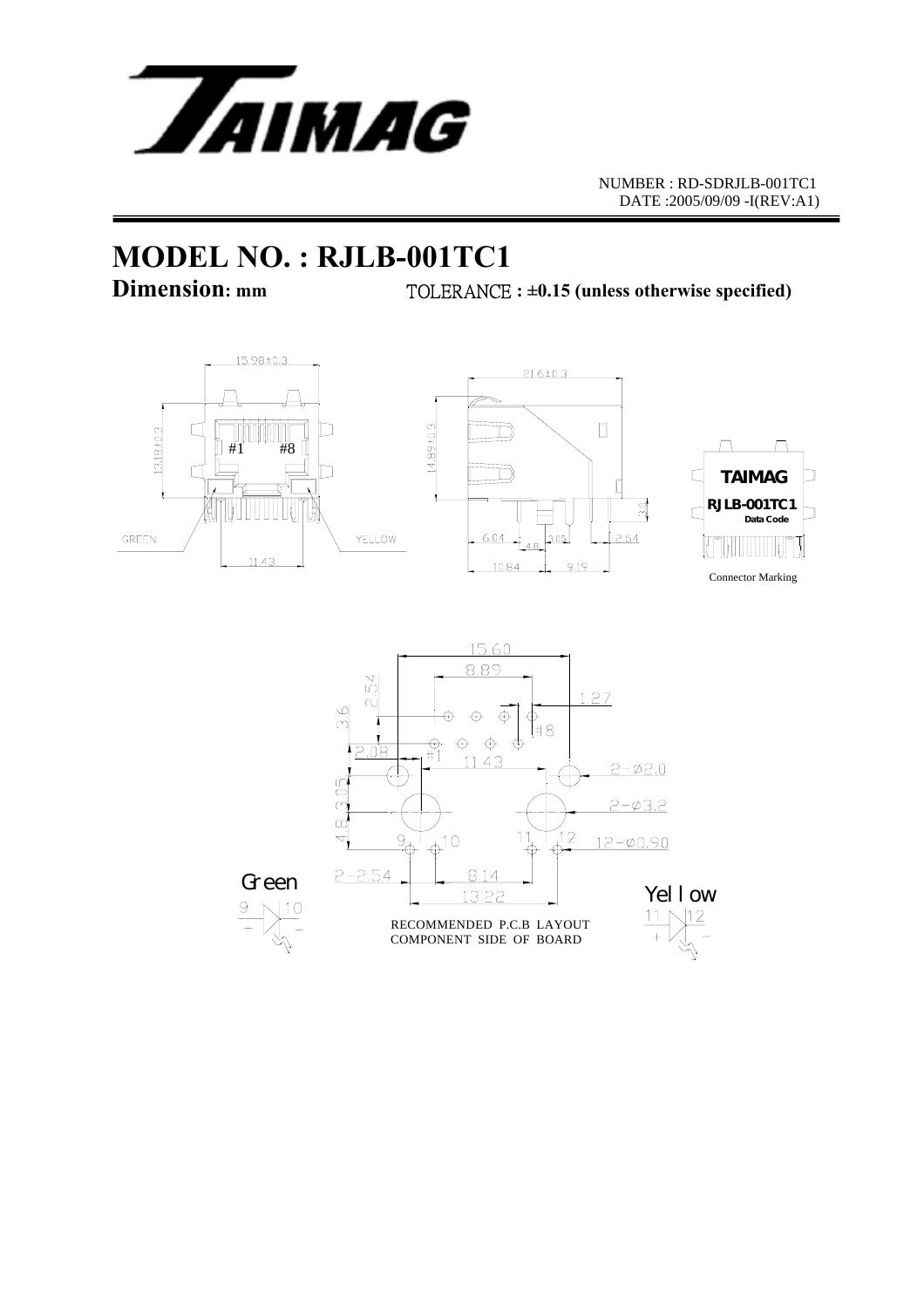

# **MODEL NO. : RJLB-001TC1 Ordering Information**



## **Requirements**:

 **1. Design and Construction** 

 **Product shall be of design, construction and physical dimensions specified on applicable product drawing.** 

#### **2. Materials and Finish**

- **A. Contact:** 
	- **RJ Contact : Phosphor Bronze, Thickness=0.30mm Finish : Contact Area : 6µ"min. Gold over 50**μ**"min. Nickel**
	- **RJ Joint Contact : Brass, Thickness=0.3mm Finish : 80µ"min. Sn over 50**μ**"min. Nickel**
	- **LED Joint Contact : Brass, Thickness=0.50mm Finish : 80µ"min. Sn over 50**μ**"min. Nickel**
	- **B. Plastic Part :** 
		- **(1) Set Housing : Thermoplastic, PBT, Black UL FILE NO. : E107536 Manufacturer : SHIKONG SYNTHETIC FIBERS CORP. Grade : E202G30BK Flame Class : UL 94V-0**
		- **(2) Insert : Thermoplastic, PBT, Black UL FILE NO. : E107536 Manufacturer : SHIKONG SYNTHETIC FIBERS CORP. Grade : E202G30BK Flame Class : UL 94V-0**
		- **(3) Spacer : Thermoplastic, PBT, Black UL FILE NO. : E107536 Manufacturer : SHIKONG SYNTHETIC FIBERS CORP. Grade : E202G30BK**